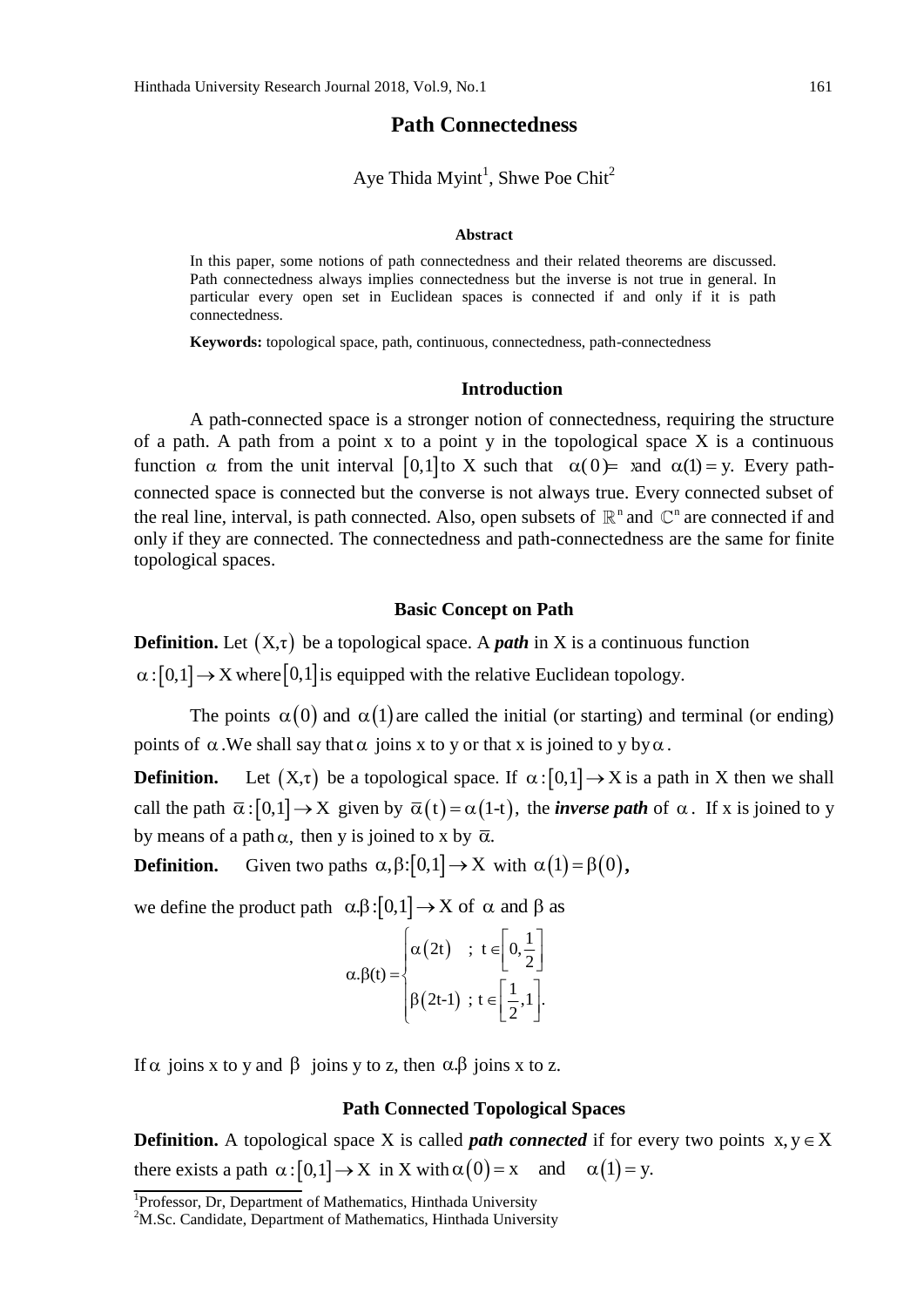**Lemma.** Let  $(X, \tau_X)$  and  $(Y, \tau_Y)$  be two topological spaces and let  $f: X \to Y$  be a continuous function. If X is path connected, then  $f(X)$  is path connected.

**Proof.** Suppose  $x, y \in f(X)$ . Let  $a, b \in X$  such that  $f(a) = x$  and  $f(b) = y$ .

Since X is path connected, let  $\alpha$ :  $[0,1] \rightarrow X$  be a path such that

We consider,

$$
(f.\alpha)(0) = f(\alpha(0))
$$
  
= f(a)  
= x.  

$$
(f\alpha)(1) = f(\alpha(1))
$$

Next,

$$
(f.\alpha)(1) = f(\alpha(1))
$$
  
= f(b)  
= y.

This shows that f. $\alpha$  is a path connecting x and y in f(X). Therefore f(X) is path connected.

**Remark.** We note that if  $f: X \rightarrow Y$  is continuous and onto, then X is path connected implies that Y is path connected.

**Theorem.** If X is path connected, then it is connected.

**Proof.** Suppose X were not connected. Then we can write

$$
X = A \cup B
$$

with A and B are two open, disjoint and nonempty sets.

Let  $a \in A$  and  $b \in B$  be any two points and let  $\alpha : [0,1] \rightarrow X$  be a path joining a to b. Then the sets  $A' = \alpha^{-1}(A)$  and  $B' = \alpha^{-1}(B)$  are both open (since  $\alpha$  is continuous), nonempty (since  $0 \in A'$  and  $1 \in B'$ ) and disjoint (since A and B are disjoint) subsets of  $[0,1]$ .

This implies that  $[0,1]$  is disconnected. It contradicts to theorem. Therefore X must be connected.

**Example.** Euclidean n-space  $\mathbb{R}^n$  is path connected and hence also connected.

For given any two points  $x, y \in \mathbb{R}^n$ , the path  $\alpha : [0,1] \to \mathbb{R}^n$  given by  $\alpha(t) = x + t(y - x)$ .<br>Thus

Thus  

$$
\alpha(0) = x + 0(y - x)
$$

$$
= x
$$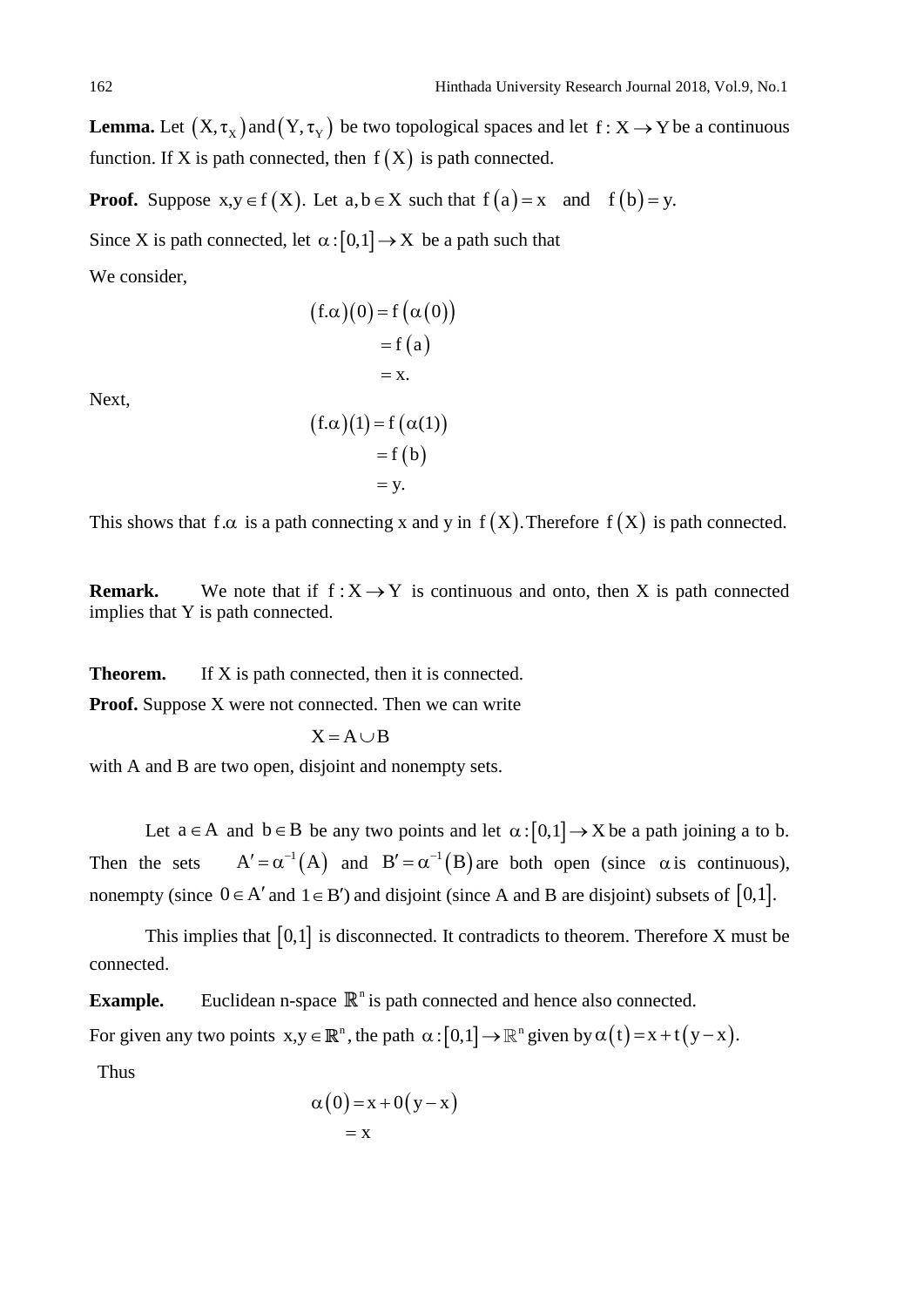and

and  
\n
$$
\alpha(1) = x + 1(y - x)
$$
\n
$$
= y.
$$

This shows that the path  $\alpha$  starts at x and ends at y.

**Example.** For any point  $x \in \mathbb{R}^n$  and for any  $r > 0$ , the ball  $B_x(r)$  is path connected, and hence it is also connected.

For every point  $y \in B_x(r)$  can be connected to x via the path  $\alpha_y : [0,1] \to B_x(r)$ , defined by

$$
\alpha_{y}(t) = y + t(x - y).
$$

Given any pair of points  $y_1, y_2 \in B_x(r)$ , the product path  $\alpha_{y_1} \cdot \overline{\alpha}_{y_2}$  connects  $y_1$  to  $y_2$ .<br>Because  $\alpha_{y_1}(1) = y_1 + 1(x - y_1)$ 

Because  
\n
$$
\alpha_{y_1}(1) = y_1 + 1(x - y_1)
$$
\n
$$
= x,
$$
\nand  
\n
$$
\overline{\alpha}_{y_2}(0) = \alpha_{y_2}(1)
$$
\n
$$
= y_2 + 1(x - y_2)
$$
\n
$$
= x.
$$

Thus

$$
\alpha_{y_1}(1) = \overline{\alpha}_{y_2}(0),
$$

and the point y<sub>1</sub> connects to x via the path  $\alpha_{y_1}$  and x connects to y<sub>2</sub> via the path  $\overline{\alpha}_{y_2}$ . So  $\alpha_{y_1} \cdot \overline{\alpha}_{y_2}$  is a path, it connects  $y_1$  to  $y_2$ .

**Corollary.** If the Euclidean line  $(\mathbb{R}, \tau_{Eu})$  is homeomorphic to Euclidean n-dimensional space  $(\mathbb{R}^n, \tau_{Eu})$ , then  $n = 1$ .

**Proof.** Suppose that  $f : \mathbb{R} \to \mathbb{R}^n$  is a homeomorphism. Then

 $_{(0)}: \mathbb{R} \setminus \{0\} \to \mathbb{R}^n \setminus \{f(0)\}$  $f |_{\mathbb{R}\setminus\{0\}}: \mathbb{R}\setminus\{0\}\to\mathbb{R}^n\setminus\{f(0)\}$ 

is also a homeomorphism.

However,  $\mathbb{R}\setminus\{0\}$  is not an interval and is therefore not connected according to theorem.

On the other hand, we claim that  $\mathbb{R}^n \setminus \{f(0)\}\$ is path connected, and therefore connected, when  $n \ge 2$ .

To see this, let  $x, y \in \mathbb{R}^n$  be any two points and consider the straight line path

$$
\alpha(t) = x + t(y - x).
$$

If  $f(0)$  does not lie on  $\alpha$ , then  $\alpha$  is a path in  $\mathbb{R}^n \setminus \{f(0)\}\)$  from x to y.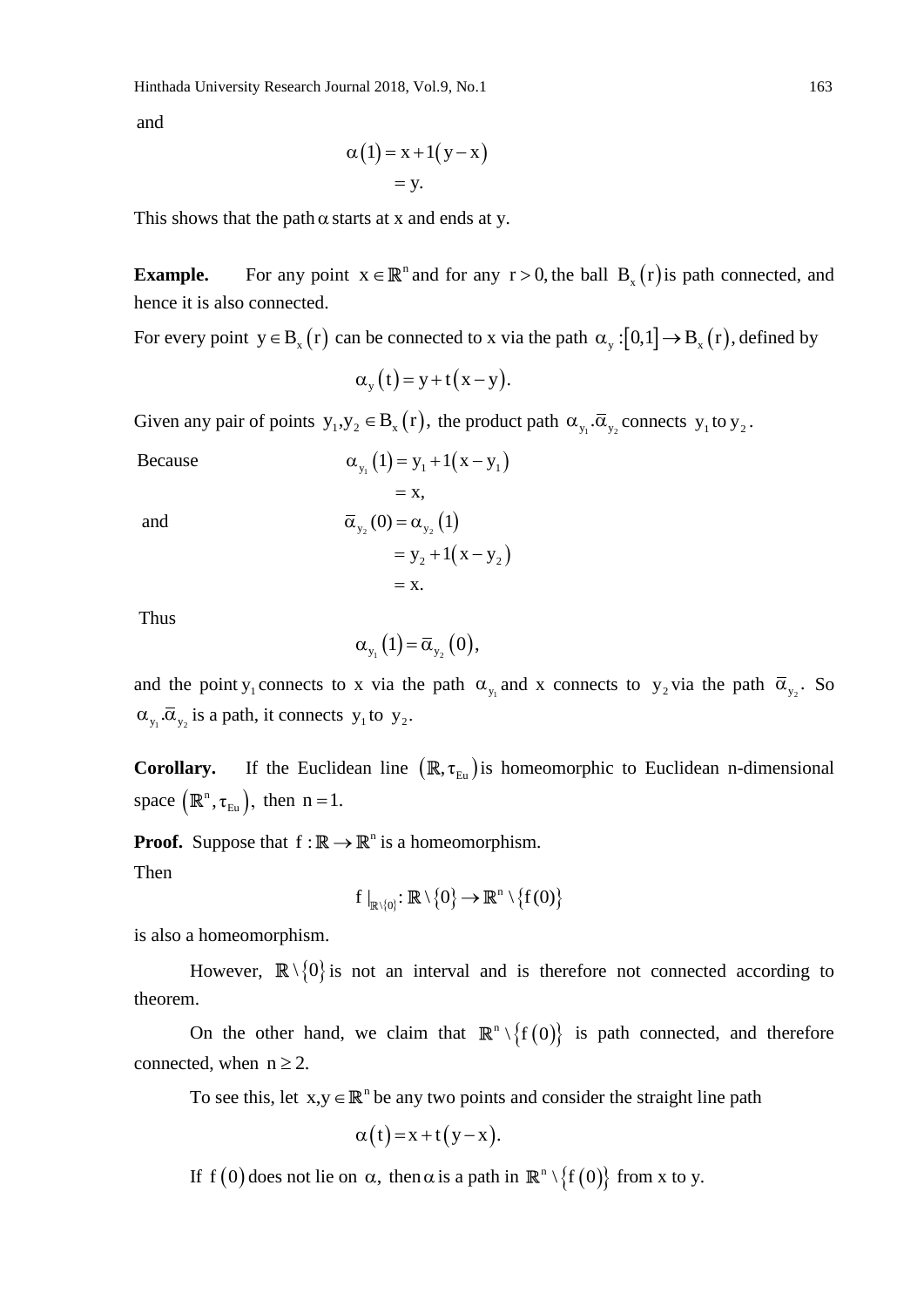If  $f(0)$  does lie on  $\alpha$ , let  $z \in \mathbb{R}^n$  be any point not collinear with x and y.

Consider the paths

$$
\beta(t) = x + t(z - x)
$$

and

 $\gamma(t) = z + t(y - z)$ 

connecting x to z and z to y respectively.

Then  $\beta$ . is a path from x to y in  $\mathbb{R}^n \setminus {\{f(0)\}}$  showing that  $\mathbb{R}^n \setminus {\{f(0)\}}$  is path connected.

Since connectedness is a topological invariant,  $\mathbb{R}\setminus\{0\}$  must be connected. It contradicts the assumption that  $n \ge 2$ . It follows that n must be 1.

**Theorem.** An open subset U of Euclidean space  $\mathbb{R}^n$  is connected if and only if it is path connected.

**Proof.** If U is path connected, then U is connected.

We only need to show that if U is connected, then it is also path connected.

Let  $x \in U$  be any point and define

ine<br>A = {y  $\in$  U | x and y can be joined by a path in U},  $A = \{y \in U | x \text{ and } y \text{ can be joined by a path in } U\},$ <br> $B = \{y \in U | x \text{ and } y \text{ cannot be joined by a path in } U\}.$ 

Clearly  $X = A \cup B$  and  $A \neq \emptyset$ , since  $x \in A$ .

We will show that both A and B are open subsets of U. Since U is connected, this will imply that  $B = \emptyset$  and  $A = U$ , as desired. To see that A is open, let  $y \in A$  be any point and let  $\alpha$ : [0,1]  $\rightarrow$  U be a path joining x to y.

Let  $\epsilon > 0$  be such that  $B_y(\epsilon) \subset U$  for any  $z \in B_y(\epsilon)$ . Let

$$
\beta_z : [0,1] \to U
$$

be the radial path from y to z, i.e.,

$$
\beta_z(t) = (1-t)y + tz.
$$

Then  $\alpha \beta_z$  is a path from x to z showing that  $B_y(\epsilon) \subset A$ . Since  $y \in A$  was arbitrary, we conclude that A is open.

To see that B is open, we proceed similarly. Let  $y \in B$  be any point and let  $\varepsilon > 0$  be such that

$$
B_{y}(\epsilon) \subset U.
$$

If there were a point

$$
z \in B_{y}(\varepsilon) \cap A,
$$

there would have to be a path  $\alpha$ :  $[0,1]$   $\rightarrow$  U from z to x.